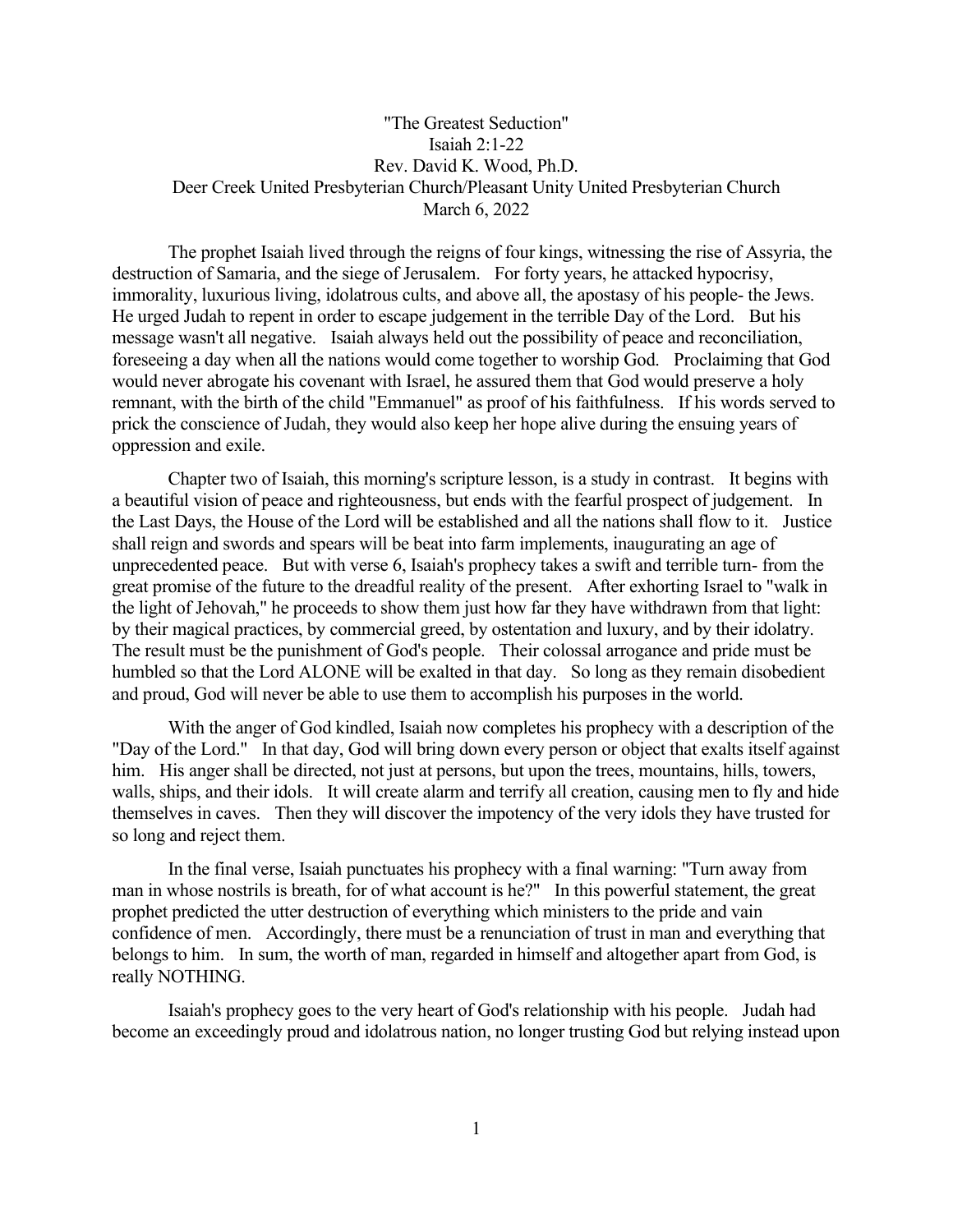the idols of their growing wealth, their expanding military production, and their massive construction projects. God was now judging them, promising that the day would come when every rank and title would fail; every tower and wall become leveled; every sword and chariot be crushed; every book and work of art be reduced to dust. The pride of accumulated civilizations--Egypt's pyramids, Persia's palaces, Greece's temples, Rome's amphitheaters--would totter and come crashing down. NOTHING would stand that human energy, skill, and ingenuity had constructedon that day, God promised, it would all disappear.

The sin at the bottom of all their disobedience was the sin of "arrogance" or "pride." Of the classic "seven deadly sins," pride heads the list; it is the seed that gives birth to all the others. Augustine held that "pride is the beginning of sin," pride being the self-exaltation that results from building our lives around ourselves and our own interests rather than those of God. Pride is the denial of God and his authority and make OURSELVES "god" in his place. Pride occurs when I treat my own self as ultimate, when I trust MYSELF more than I trust God. It is to make ourselves direct competitors with God, a competition that man can NEVER win. Pride is thus the father of all lies- a form of self-deception that foolishly convinces us that the creature can dethrone the Creator. It is to fall for the same deception as Adam and Eve who BELIEVED the serpent when he told them that by eating from the tree of the knowledge of good and evil, they would become like God. Pride is an attack upon the very person of God himself--attacking his integrity and his word- and God must respond by judging it as swiftly and decisively as he did his own people. As those familiar words from Proverbs warn us, "pride goes before destruction, and a haughty spirit before a fall" (16:18).

In Isaiah's passage, we can see that pride is also closely connected to "idolatry." When we hear the word "idolatry," we tend to think of it only in terms of graven images, statues, and altars. It is our pride that leads us to mistakenly believe that only the ancient pagans like the Persians or the Romans, or perhaps the most primitive of modern cultures, surrounded themselves with idols. Idolatry, however, is much more subtle than that. Our modern-day idols are certainly VERY-MUCH present- in our glorification and adoration of youth and beauty, wealth and power. Our contemporary idols have become our bank accounts, our homes, our cars, our jobs, our health, and even our looks. Evidence of idolatry in our lives is found in the way that our fragile self-esteem is defined by and dependent upon how we look or the number of possessions we own or how many lives we control. But when the wrinkles set in and all the objects in our lives are gone and the power is suddenly stripped from us, we are then left with nothing- our idols have deserted us. It's only THEN we realize just how hollow and ephemeral they all were, that we had trusted in nothing but air.

But if idols populate our personal life, they no less figure prominently in our NATIONAL life. We find them represented in our great military machines and vast nuclear arsenals, in our sophisticated scientific technologies and even our promotion of the "American way." Many businessmen speak of the "gospel of free-market capitalism," and their advertising often has a distinctly religious tone to it. Some of these you may remember: "Datsun Saves," "Buick, Something to Believe In," "K-Mart Is Your Saving Place," "Keep That Great GM Feeling," "The Spirit of Marlboro," "The Good News of Home Heating," "GE: We bring good things to life." And so for many Americans, money, sex, drugs, alcohol, work, sports, freedom, or even the flag serve as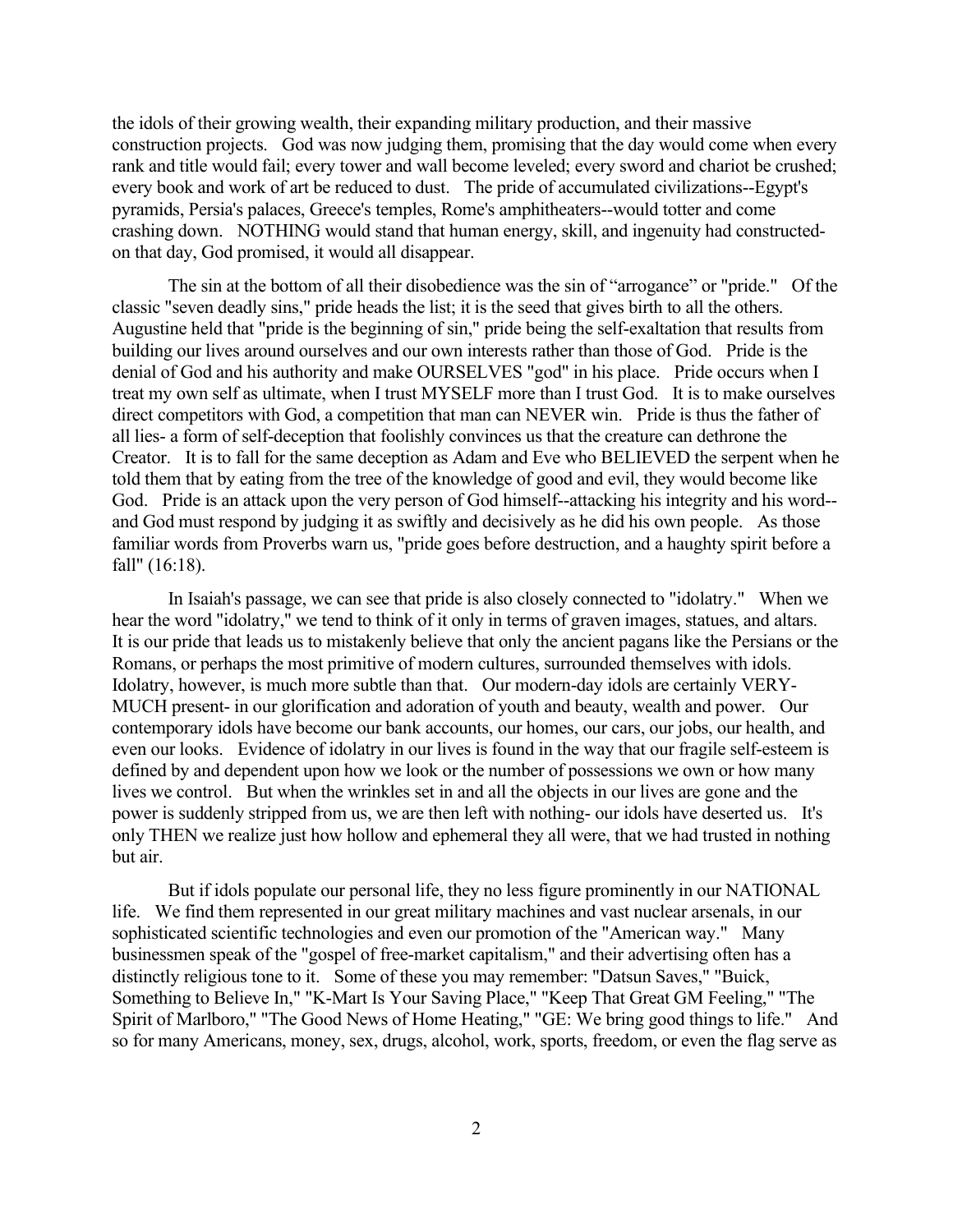"gods"- the supreme articles of our faith, our ultimate source of security. As William Stringfellow, a Christian critic of a generation ago, has written concerning the sins of Babylon:

"Babylon's futility is her idolatry--her boast of justifying significance or moral ultimacy in her destiny, her reputation, her capabilities, her authority, her glory as a nation. The moral pretenses of Imperial Rome, the millennial claims of Nazism, the arrogance of Marxist dogma, the anxious insistence that America be 'number one' among nations are all versions of Babylon's idolatry. All share in this grandiose view of the nation by which the principality assumes the place of God in the world."

Christians, AS WELL, have their own idols, whether we're speaking of our denominational affiliation, the church building, or even our particular brand of theology. To say that Christians are idolatrous does not mean that they dispense with the worship of the Lord, but that they simply include the worship of OTHER gods as well. We want God's life, but we also want the "good life" too. We seem to believe that we can pay homage to our many cultural idols and still retain our integrity as God's people.

Idolatry has its genesis in the human heart. Where we put our heart is where we orient our life, and where we orient our life tells us where we are putting our faith. We are forever attempting, however feebly, to generate our OWN security, whether by trying to maximize our finances or consolidate our power. The lie, seductively created by power and money, is the illusion that with one more dollar in our wallet or that one big job promotion, we will finally be satisfied. If we can eliminate the competitors and become number one, the top dog, king of the hill, then the gnawing fear and insecurity we feel will finally have been arrested- the beast will hunger no more, or so we tell ourselves. But the sad reality, and one we rarely ever learn, is that the anxiety still remains and EVEN DEEPENS and all the power and money in all the world cannot hide or eradicate that dread or insecurity. Martin Luther King, Jr. had this to say about all the idolatry and pride that is so much a part of American culture, a critique which could no less be addressed to all the other advanced cultures presently in our world:

"There is so much frustration in the world because we have relied on gods rather than God. We have genuflected before the god of science only to find that it has given us the atomic bomb, producing fears and anxieties that science can never mitigate. We have worshipped the god of pleasure only to discover that thrills play out and sensations are short-lived. We have bowed before the god of money only to learn that there are such things as love and friendship that money cannot buy and that in a world of possible depressions, stock market crashes, and bad business investments, money is a rather uncertain deity. These transitory gods are not able to save or bring happiness to the human heart. Only God is able. It is faith in Him that we must rediscover."

I've spent most of my sermon speaking about two very different kingdoms with two very different orientations, two very distinct and contrary states of heart and mind, and now I want to conclude by contrasting two figures who embody those differences so you can better understand the contrast and what it is God calls US to this morning. I love sports and as much as I love professional football and college basketball, BASEBALL will always be my first love. As most of you know, there is currently a lockout going on and unfortunately all negotiations between the owners and the players have presently reached a stalemate. As a result, the baseball commissioner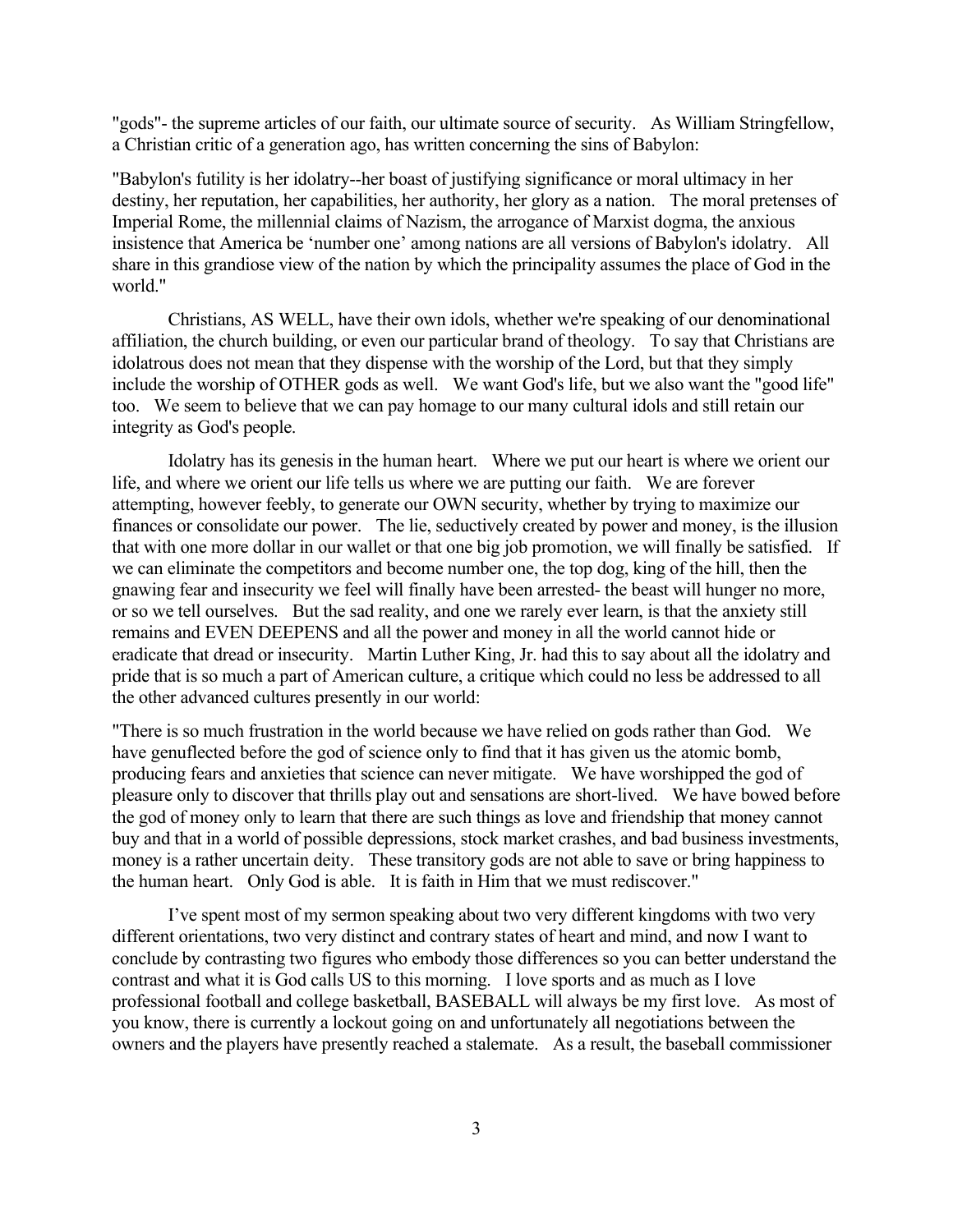has decreed that the season will not be opening as originally scheduled. Hence, for those of you needing some kind of baseball fix, I'm going to end my sermon with a baseball illustration.

It's hard to find a greater contrast than one between two of the game's greatest players-Tyrus Raymond Cobb, the "Georgia Peach," and Jackie Roosevelt Robinson, the man who broke the color barrier. Aside from both being Southerners and their mutual love for baseball, these two could never have been more different. For over twenty years, beginning in 1905, Ty Cobb was considered the greatest hitter of all time, a man who led the league in batting twelve out of thirteen years, who hit over .400 three times and went on to compile the highest lifetime batting average (.367) in the history of the sport. But for all his brilliance on the diamond, his personal life was nothing short of a disaster. For Cobb, baseball was war, a struggle for supremacy, the survival of the fittest; his intensity and drive was unparalleled. When he was in fifth grade, he beat up a fat boy whose error had let the girls team win a spelling bee. Pursued by demons from his childhood, his parentage, and his racial consciousness, he took out all of his aggressions on the playing fields. Everyone was his enemy and even his own teammates despised him. When his team thought that he had lost a batting title, his fellow ballplayers sent a congratulating note to the man who beat him.

Cobb developed ulcers, slept with a revolver under his pillow, and developed an excessive hatred toward all African Americans. One day, when a black groundskeeper tried to shake his hand, Cobb slapped him, chased him into the dugout, and then tried to strangle the poor man's wife when she came to his aid. When the team attempted to pull him off, he tried to punch them too! Another time, he chased a heckler into the stands and began stomping his shoe spikes into him. When some tried to rescue the spectator, explaining that the man was handicapped and didn't have any hands, Cobb replied, "I don't care if he doesn't have legs. I'll kill the s.o.b." He once admitted, "If I hadn't been determined to beat the others at all costs, I doubt I could hit .320." His need to be number one was paramount. After one game, he returned to his hotel room to discover his roommate already soaking in the bathtub. He violently threw him out, explaining, "Don't you understand? I HAVE to be first."

After baseball, he spent much of his life drinking, gambling, quarrelling with waitresses, taxi drivers, and sales clerks, deploring the integration of the game, charging fans for his autograph, and driving off two wives. He stayed on the road as long as he could carrying everywhere with him a luger and a paper bag filled with a million dollars in securities, each day swallowing a quart of bourbon mixed with milk to dull the pain. "Where's anybody who cares about me? The world's lousy, no damn good," he complained. When Cobb died of cancer, on July 17, 1961 at the age of 74, 400 persons showed up for his funeral in Royston, Ga., most of them little leaguers for whom he was nothing more than a name. Only three ballplayers whom he had played with bothered to attend. Towards the end, he told one caller, "If I'd had my life to live over again, I'd have done things a little different- I'd have had more friends." Ty Cobb, for all his talent and great gifts, was a terribly lonely, tortured man.

Jackie Robinson, on the other hand, was as great a human being as he was a ballplayer. When Branch Rickey determined to integrate the game, he was looking for someone with the strength of character to endure all the taunts and jeers that would inevitably ensue. Jackie was just that man. Yes, he received death threats, was called every kind of racial epithet, and even some of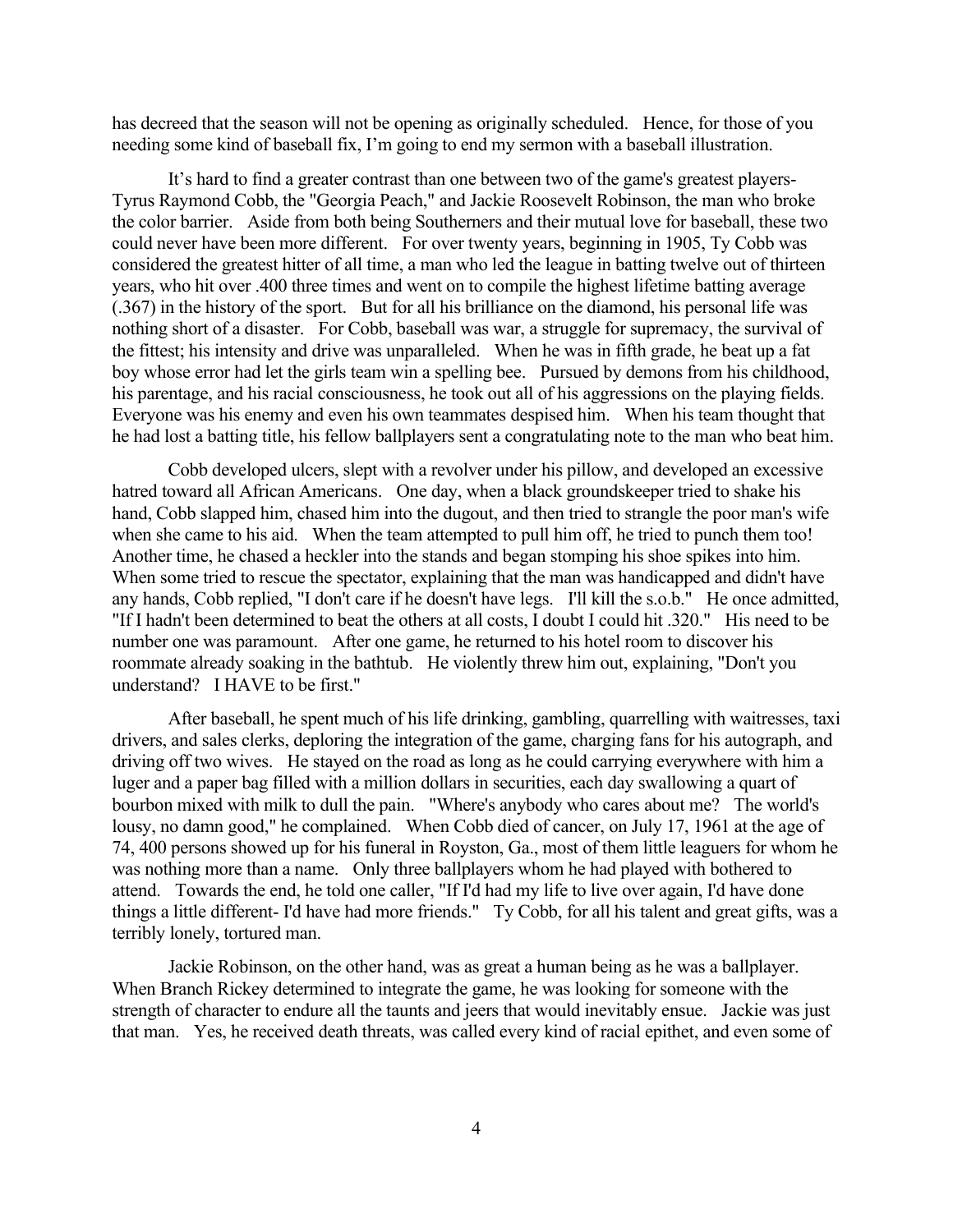his own players refused to take the field with him. But with great dignity and self-control, he prevailed because he knew that what he was accomplishing was for far more than just himself- it was for his PEOPLE as well. He was convinced that if the racial barrier could be broken in baseball, the rest of the barriers would soon fall too. He led his team, the Brooklyn Dodgers, to a succession of pennants in the early fifties and finally to their first world championship in 1955. When he finally retired after the '56 season, he immersed himself totally in the struggle for civil rights.

Like Arthur Ashe, he transcended the sport he was so very good at. When he died in August, 1972, the streets were lined with people of all color who felt they had lost a great leader. In his eulogy, the Rev. Jesse Jackson said, "Jackie as a figure in history was a rock in the water, creating concentric circles and ripples of new possibilities. He was medicine. He was immunized by God from catching the diseases that he fought. The Lord's arms of protection enabled him to go through danger seen and unseen, and he had the capacity to wear glory with grace." He concluded by reminding the congregation that Jackie Robinson had stolen home and was "safe". Buried not far from where Ebbetts Field once stood, the epitaph to his grave read, "A life is not important except in the impact it has on other lives."

Thus, we confront two great talents but with two very different conclusions. Ty Cobb was a venal man whose character was poisoned by pride and selfishness and assorted hatreds. His achievements were considerable, unparalleled in the history of the game, and yet despite his great wealth and tremendous success in the world, none of it could carry over into his personal life. JACKIE ROBINSON, on the other hand, inspired millions by his courageous example. Yes, he was proud man, especially proud of his race, but it was not the kind of pride that sets one up and apart from everyone else. It was a humility and a quiet dignity which reminded people that he was a child of God, worthy of the same respect and opportunities as any OTHER child of God. There was no segregation in heaven, and there shouldn't be any here on earth. He was a Christian man who refused to live for himself. Rather, he gave himself to a higher, much nobler cause, and the people loved him for it.

In our Old Testament lesson, Isaiah began with a picture of heaven and ended with a portrait of hell. Between the two, he painted the realities of Judah's condition- her pride and arrogance, her love of luxury and abandonment of the poor, for which, if she continued in her ways, she would be harshly judged. The prophet was presenting his people with two choices, two clear alternatives. If she continued to build her own security, without the presence of God in her life, it would one day all come to nought. However, if she made GOD her security; if she were to recognize the ephemeralness of her achievements--that all her armies, her opulence, and her high walls were, in fact, NO security but would instead leave her even more INSECURE--then God could take his rightful place in Judah's midst and restore her to the glory he had promised their forefathers.

When God is not in the center of one's life, one's purposes, one's will, that void must then be filled by something else, usually an idol of one's own making. Because every person wants to constitute him or herself as the center of things, they become deeply divided from one another with clashing and competing interests. Humanity is reduced to a giant spectacle of confusion, each one driven by his or her own personal wants and desires. But if Jesus Christ is made the center of one's